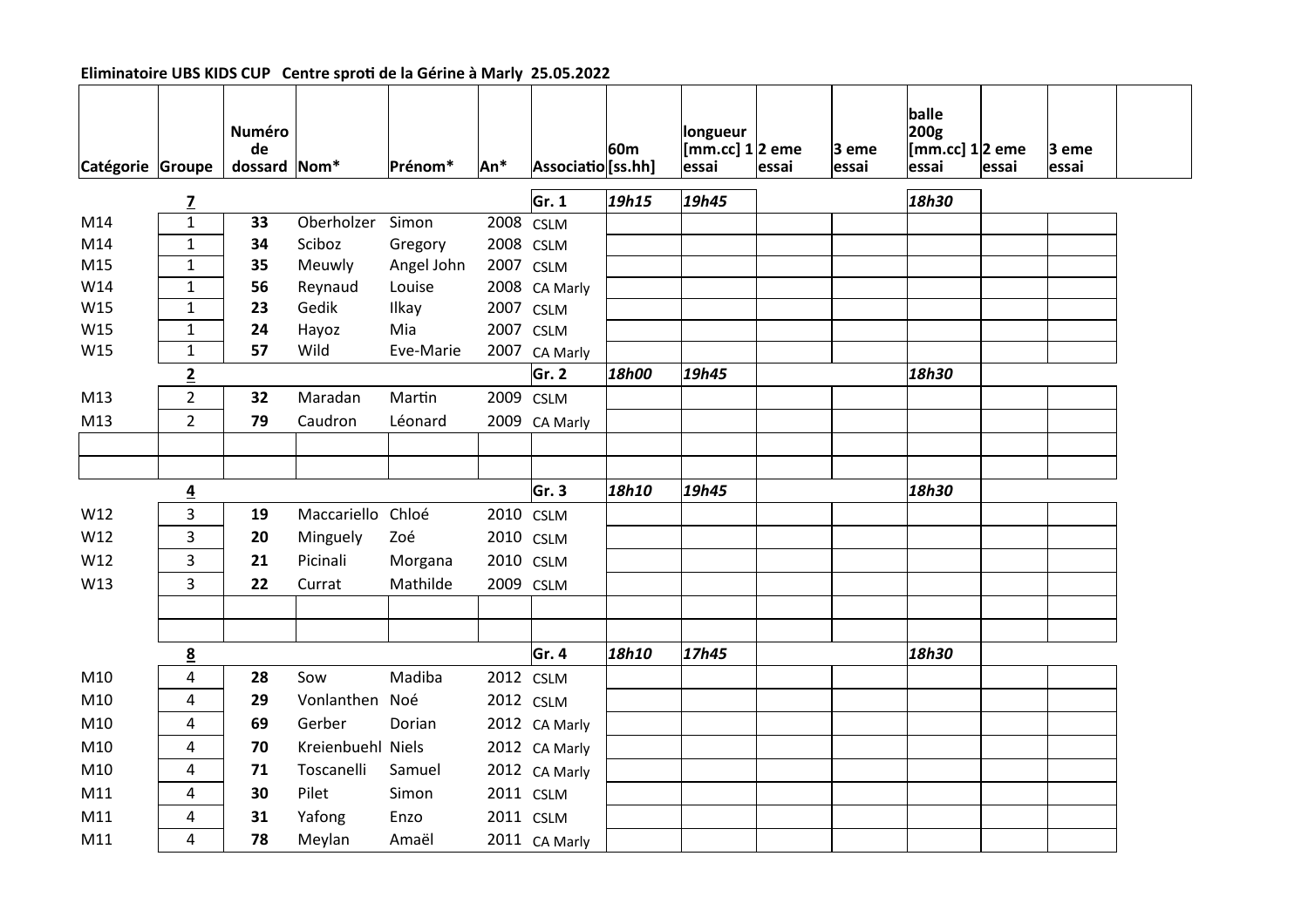|                  |           | <b>Numéro</b><br>de |                  |          |           |                    | 60 m  | longueur<br>[mm.cc] $1 2$ eme |       | 3 eme | balle<br>200g<br>[ $mm$ .cc] $1/2$ eme |       | $ 3$ eme |
|------------------|-----------|---------------------|------------------|----------|-----------|--------------------|-------|-------------------------------|-------|-------|----------------------------------------|-------|----------|
| Catégorie Groupe |           | dossard             | $\mathsf{Nom}^*$ | Prénom*  | An*       | Associatio [ss.hh] |       | essai                         | essai | essai | essai                                  | essai | essai    |
|                  | <u>19</u> |                     |                  |          |           | Gr. 5              | 18h50 | 18h10                         |       |       | 19h20                                  |       |          |
| W10              | 5         | 11                  | Minguely         | Nora     | 2012      | <b>CSLM</b>        |       |                               |       |       |                                        |       |          |
| W10              | 5         | 12                  | Picinali         | Gaia     |           | 2012 CSLM          |       |                               |       |       |                                        |       |          |
| W10              | 5         | 13                  | Roulin           | Olivia   |           | 2012 CSLM          |       |                               |       |       |                                        |       |          |
| W10              | 5         | 45                  | <b>Buck</b>      | Lydivine |           | 2012 CA Marly      |       |                               |       |       |                                        |       |          |
| W10              | 5         | 46                  | Clerc            | Chloé    |           | 2012 CA Marly      |       |                               |       |       |                                        |       |          |
| W10              | 5         | 47                  | Despont          | Marlène  |           | 2012 CA Marly      |       |                               |       |       |                                        |       |          |
| W10              | 5         | 48                  | Genetelli        | Elisa    |           | 2012 CA Marly      |       |                               |       |       |                                        |       |          |
| W10              | 5         | 49                  | Parrat           | Kym      |           | 2012 CA Marly      |       |                               |       |       |                                        |       |          |
| W10              | 5         | 50                  | Werlen           | Emilie   |           | 2012 CA Marly      |       |                               |       |       |                                        |       |          |
| W11              | 5         | 14                  | <b>Brodard</b>   | Alice    |           | 2011 CSLM          |       |                               |       |       |                                        |       |          |
| W11              | 5         | 15                  | Clerc            | Elena    |           | 2011 CSLM          |       |                               |       |       |                                        |       |          |
| W11              | 5         | 16                  | Egger            | Agathe   |           | 2011 CSLM          |       |                               |       |       |                                        |       |          |
| W11              | 5         | 17                  | Frein            | Mia      |           | 2011 CSLM          |       |                               |       |       |                                        |       |          |
| W11              | 5         | 18                  | Roch             | Eva      |           | 2011 CSLM          |       |                               |       |       |                                        |       |          |
| W11              | 5         | 51                  | Ducrest          | Mélyssa  |           | 2011 CA Marly      |       |                               |       |       |                                        |       |          |
| W11              | 5         | 52                  | Egger            | Elise    |           | 2011 CA Marly      |       |                               |       |       |                                        |       |          |
| W11              | 5         | 53                  | Mendes           | Lara     |           | 2011 CA Marly      |       |                               |       |       |                                        |       |          |
| W11              | 5         | 54                  | Rotzetter        | Lorena   |           | 2011 CA Marly      |       |                               |       |       |                                        |       |          |
| W11              | 5         | 55                  | Werlen           | Eva      |           | 2011 CA Marly      |       |                               |       |       |                                        |       |          |
|                  | 14        |                     |                  |          |           | Gr. 6              | 18h30 | 18h50                         |       |       | 18h00                                  |       |          |
| M07              | 6         | 25                  | Frein            | Lucien   | 2015 CSLM |                    |       |                               |       |       |                                        |       |          |
| M07              | 6         | 59                  | Meconi           | Gédéon   |           | 2015 CA Marly      |       |                               |       |       |                                        |       |          |
| M07              | 6         | 60                  | Monnerat         | Loïc     |           | 2015 CA Marly      |       |                               |       |       |                                        |       |          |
| M07              | 6         | 58                  | Giller           | Florent  |           | 2016 CA Marly      |       |                               |       |       |                                        |       |          |
| M08              | 6         | 26                  | Fleury           | Gael     |           | 2014 CSLM          |       |                               |       |       |                                        |       |          |
| M08              | 6         | 27                  | Pilet            | Emmanuel |           | 2014 CSLM          |       |                               |       |       |                                        |       |          |
| M08              | 6         | 61                  | Caruso           | Leonardo |           | 2014 CA Marly      |       |                               |       |       |                                        |       |          |
| M08              | 6         | 62                  | Dafflon          | Eloi     |           | 2014 CA Marly      |       |                               |       |       |                                        |       |          |
| M08              | 6         | 63                  | Kidane           | Aman     |           | 2014 CA Marly      |       |                               |       |       |                                        |       |          |
| M08              | 6         | 64                  | Maisse           | Alexis   |           | 2014 CA Marly      |       |                               |       |       |                                        |       |          |